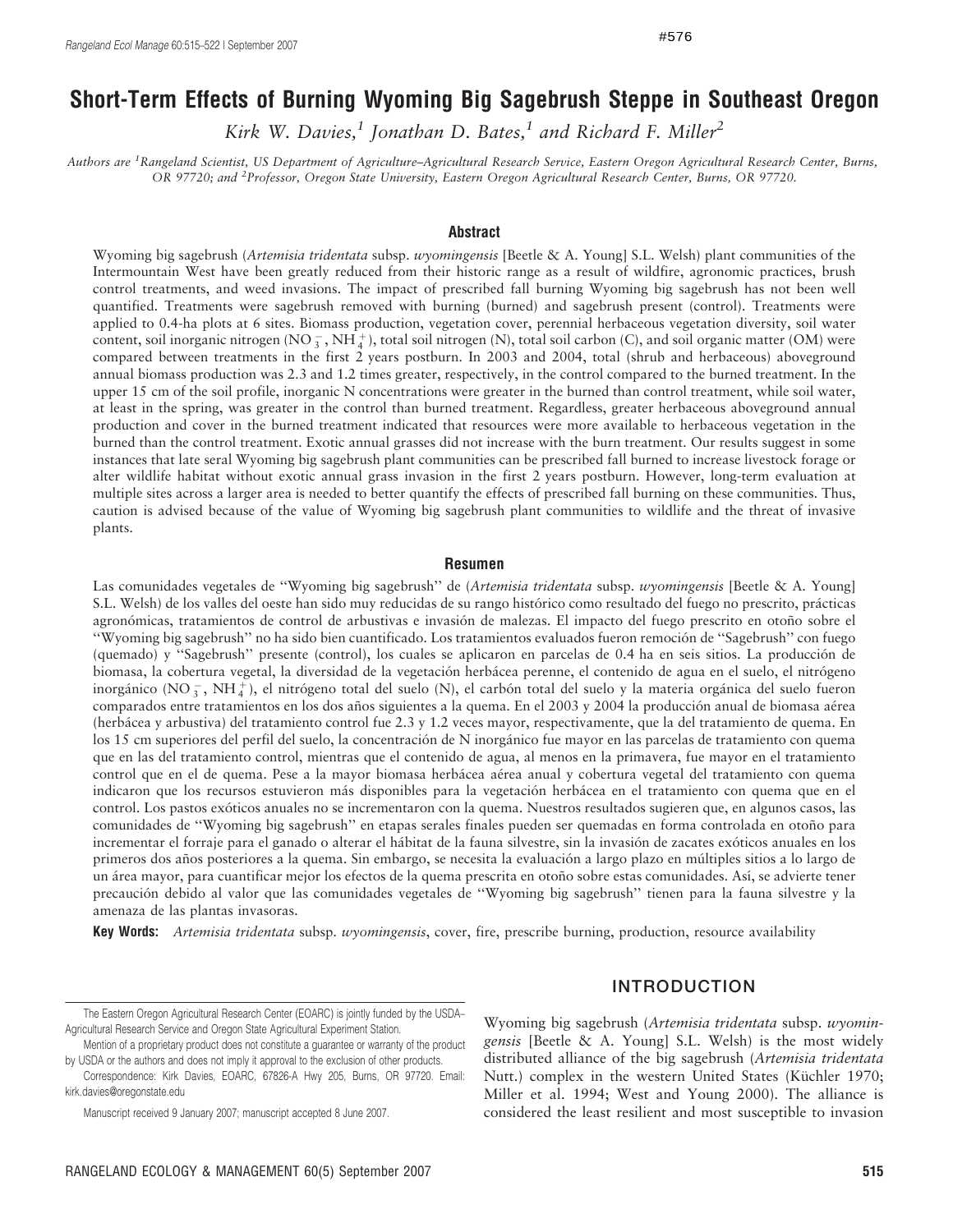by exotic weeds (Miller and Eddleman 2000). Large areas of this alliance have been converted to cheatgrass (Bromus tectorum L.)-dominated grasslands, particularly in the Intermountain West, because of increased fire frequencies (Whisenant 1990; Miller and Eddleman 2000). Further reductions in the alliance have been a result of brush control programs, conversion to croplands, and urbanization (Young et al. 1981; Miller and Eddleman 2000).

The decline of intact Wyoming big sagebrush steppe communities has generated debate regarding the value and risks associated with further brush control treatments, especially prescribed fire. Cheatgrass as well as other weeds have continued to expand and are present even in relatively intact/ pristine Wyoming big sagebrush associations (Davies et al. 2006). Land managers are thus uncertain as to the acceptability of using fire as a management tool to shift dominance from Wyoming big sagebrush to desirable herbaceous plants. Of particular concern is the potential for prescribed burning to promote invasion of undesirable exotic annual grasses. Stewart and Hull (1949) and Young and Allen (1997) reported that cheatgrass often rapidly invades lower-elevation sagebrush– bunchgrass communities after fire. Invasion by exotic annual grasses can foster fire return intervals that are too short for reestablishment of sagebrush and are detrimental to desirable herbaceous vegetation (Steward and Hull 1949; Whisenant 1990). The susceptibility of the Wyoming big sagebrush alliance to exotic annual grass invasion necessitates a more thorough quantification of the effects of burning late seral Wyoming big sagebrush communities.

Fire remains the main natural disturbance in the sagebrush ecosystem and shifts communities from shrub to herbaceous dominance (Wright and Bailey 1982). Historical fire return intervals in Wyoming big sagebrush communities were 50– 100 years (Wright and Bailey 1982). While a considerable volume of research has addressed impacts of fire on sagebrush communities, the effects of prescribed fire in the Wyoming big sagebrush alliance are limited. In the big sagebrush complex, past work has provided important information on the effects of fire on species and community dynamics (Blaisdell 1953; Wright and Klemmedson 1965; Harniss and Murray 1973; West and Hassan 1985; Akisoji 1988; Wambolt et al. 2001). Most studies have tended to emphasize herbaceous dynamics and ignored the contribution of sagebrush to overall community productivity and structure (Blaisdell 1953; Wright and Klemmendson 1965; West and Hassan 1985). In the one study that measured the contribution of sagebrush to community productivity, Harniss and Murray (1973) reported that for 30 years after burning mountain big sagebrush (Artemisia tridentata subsp. vaseyana [Rydb.] Beetle) grassland, the unburned controls continued to produce more total aboveground biomass than the burned treatment. In addition, studies have often 1) lacked replication and/or comparable control (unburned) treatments, relying on comparisons of postburn response to preburn conditions (Peek et al. 1979; Humphrey 1984; West and Hassan 1985; West and Yorks 2002), and 2) have evaluated specific species or functional plant guilds or ecological processes without addressing responses in context with overall community response to fire (Blaisdell 1953; Wright and Klemmedson 1965; Blank et al. 1994; Pyle and Crawford 1996; Wrobleski and Kauffman 2003). Furthermore,

these studies did not address the potential for exotic grass invasion following prescribed burning of late seral Wyoming big sagebrush communities.

In this study, we evaluated the effects of fall prescribed burning on Wyoming big sagebrush plant community vegetation production, cover, and diversity and soil total C, total N, inorganic N, organic matter (OM), and water content. We hypothesized that removing Wyoming big sagebrush with burning would decrease total plant community production and cover and increase the availability of resources to herbaceous vegetation. We also hypothesized that prescribed burning Wyoming big sagebrush communities would increase exotic annual grass cover and production.

# METHODS

# Site Description

The study was conducted at the Northern Great Basin Experimental Range (NGBER) in southeastern Oregon (lat 43°47′11″, long 119°69′16″) about 56 km west of Burns, Oregon. The NGBER receives on average 300 mm of precipitation annually. The majority of precipitation comes in the fall, winter, and spring. Crop-year precipitation (October 1– September 30) was 72% and 85% of the long-term average in 2002–2003 and 2003–2004, respectively. The study area is 1 400 m above sea level, and the topography is flat to gentle slopes (slopes  $\langle 2^{\circ} \rangle$ ). Soils at the study area are a complex of Haploxerolls, Agrixerolls, Durixerolls, and Durargids (Lentz and Simonson 1986). Sites varied in topography, soils, and herbaceous species composition. Wyoming big sagebrush is the dominant shrub (in the unburned areas), and Thurber's needlegrass (Achnatherum thurberianum [Piper] Barkworth) or bluebunch wheatgrass (Pseudoroegneria spicata [Pursh] A. Löve) are the dominant perennial grass depending on site. Idaho fescue (Festuca idahoensis Elmer), prairie junegrass (Koeleria macrantha [Ledeb.] J.A. Schultes), and squirreltail (Elymus elymoides [Raf.] Swezey) were common perennial bunchgrasses across the study area. Common forbs include hawksbeard (Crepis sp. L.), curve-pod milkvetch (Astragalus curvicarpus [Heller] J.F. Macbr.), tailcup lupine (Lupinus caudatus Kellogg), common yarrow (Achillea millefolium L.), long-leafed phlox (Phlox longifolia Nutt.), desert alyssum (Alyssum alyssoides [L.] L.), and little blue-eyed Mary (Collinsia parviflora Lindl.).

# Experimental Design

A randomized complete block design was used to evaluate the effects of removing Wyoming big sagebrush with burning on vegetation and soil response variables. Six sites with varying topography, soils, and dominant herbaceous species were selected at the NGBER. Each site consisted of two  $50 \times 80$  m (0.4-ha) plots randomly assigned a burn or unburned (control) treatment. Preburn sampling revealed no differences in vegetation cover or biomass between treatments  $(P > 0.05)$ . Burn treatments were strip head fires applied in October 2002 using a gel-fuel terra torch. Burns were complete across plots receiving the burn treatment. On the days prescribed burning occurred, wind speeds varied between 8 and 20 km  $\cdot$  h<sup>-1</sup>, air temperature was  $11^{\circ}-26^{\circ}$ C, and relative humidity varied from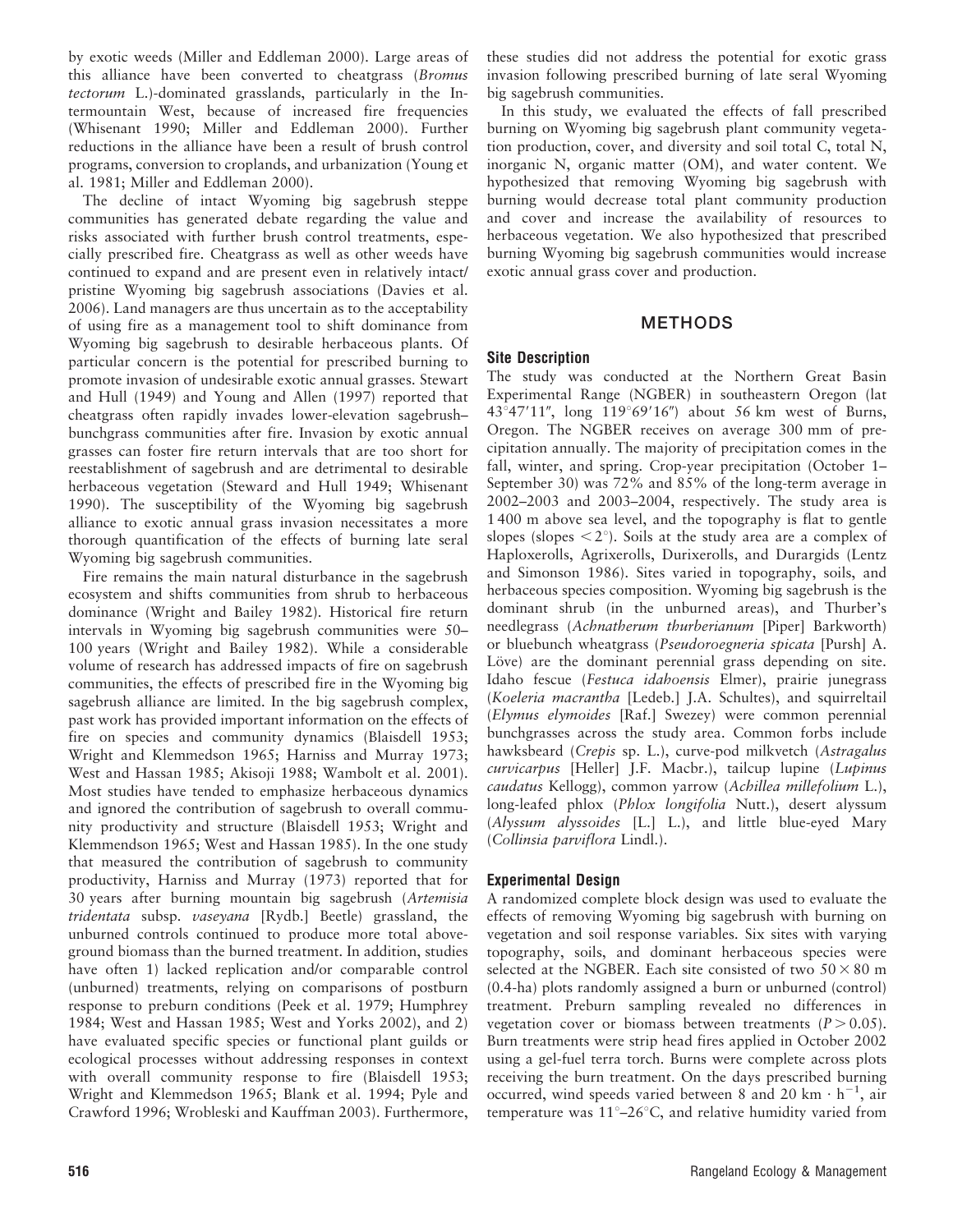10% to 36%. Fine fuel (herbaceous vegetation) loads were between 350 and 420 kg  $\cdot$  ha<sup>-1</sup>, and their moisture content was between 8% and 12%. Response variables were biomass production; vegetation cover; soil total C, N, and OM; soil water; and soil nitrate  $(NO_3^-)$  and ammonium  $(NH_4^+)$ concentration.

### Soil Sampling

Ten 2-cm-diameter soil cores from 0–15- and 15–30-cm depths were collected from each treatment replication at 2-week intervals during the growing season in 2003 and 2004 to measure soil water content in the upper portions of the soil profile. Water content of the soil cores was determined gravimetrically by drying at  $100^{\circ}$ C to a constant weight.

Total soil N, C, and OM in the upper 15 cm of the soil profiles were determined from 10 samples collected in July of each year from each treatment replicate. Total C and N were determined using a LECO CN 2000 (LECO Corporation, St. Joseph, MI). Organic matter was estimated using the amended Rather method described in Nelson and Sommers (1982). Soil nitrate (NO $_3^-$ ) and ammonium (NH $_4^+$ ) concentrations were measured from 4 samples from each treatment replicate collected every month during the growing season. Each sample consisted of 5 compiled, 0–15-cm soil cores. Nitrogen fractions were extracted using 2 N KCl solution. The extracted solution was analyzed for  $\overline{NO_3^-}$  and  $\overline{NH_4^+}$  content by Oregon State University's Central Analytical Lab. Nitrate was analyzed by cation reduction and followed by autoionization and  $NH_4^+$  by autoionization.

#### Vegetation Sampling

Biomass production was the sum of the current year aboveground shrub and herbaceous production. Herbaceous biomass was determined in late June for the 2 years following treatment by clipping, oven drying, and then weighing the current year's growth from 25 randomly located  $1-m^2$  frames per treatment replicate.

Sagebrush aboveground biomass production was determined by using allometric relationships between shrub volume and biomass growth for the 2 years separately. These equations were a modification of an equation developed by Rittenhouse and Sneva (1977) on the NGBER. Seventy-five Wyoming big sagebrush plants across the study area but outside the treatment replicates were randomly selected for measurement in July prior to ephemeral leaf drop. Sagebrush canopy volume was determined by measuring 2 perpendicular crown widths and height prior to harvest. The longest crown width was measured first, and then the second width was measured at the center of the first crown width. Harvested sagebrush was dried, and current year's growth (leaves and reproductive stems) was removed and weighed to determine biomass production. Equations were modified each year to correlate canopy volume  $\text{cm}^3$ ) with annual production: For 2003 sagebrush biomass,

$$
log(Biomass) = 0.5690 \cdot log(Volume) - 1.51
$$
  

$$
P < 0.0001, R^2 = 0.7438
$$
 [1]

For 2004 sagebrush biomass,

$$
log(Biomass) = 0.8629 \cdot log(Volume) - 4.7666
$$
  
[2]  

$$
P < 0.0001, R^2 = 0.9062
$$

The canopy volumes of 50 sagebrush plants were measured for each treatment replicate to determine mean canopy volume. Mean canopy values was used in the preceding equations to determine average production per sagebrush plant for each treatment replicate. The average production per sagebrush was multiplied by sagebrush density to provide sagebrush production for each treatment replicate. Density was determined by counting all rooted individuals in five  $2 \times 50$  m belt transects in each treatment replicate.

Rabbitbrush aboveground production was determined by harvesting one  $2 \times 50$  m belt transect per treatment replication. Harvested rabbitbrush was dried, and current year's growth was removed and weighed to determine annual production.

Herbaceous cover and perennial herbaceous species density were measured using 120 randomly located  $0.2\text{-m}^2$  frames per treatment replication. Herbaceous cover was visually estimated in each  $0.2\text{-m}^2$  frame. Shrub cover was measured by line intercept (Canfield 1941) along five 50-m transect lines per treatment replicate. Canopy gaps less than 15 cm were included in the shrub cover measurements. Total vegetation cover was the sum of herbaceous and shrub cover. Perennial herbaceous diversity was calculated from density values using the Shannon diversity index (Krebs 1998).

#### Statistical Analysis

For each year, analysis of variance (ANOVA) was used to test for treatment differences between response variables that were not repeatedly sampled across the growing season. Because of the strong effect differences between the first and second year postburning, years were analyzed separately to simplify presentation and better illustrate treatment effect on response variables. Fisher Protected LSD test was used to test for differences between means. Differences between means were considered significant if P values were less than 0.05  $(\alpha = 0.05)$ . For these analyses, herbaceous cover was grouped into 5 functional groups: tall perennial grass, Sandberg bluegrass (Poa sandbergii Vasey), annual grass, perennial forbs, and annual forbs. The purpose of using functional groups is to combine species that respond similarly to environmental perturbation and to reduce data to a simpler form for analysis and presentation (Boyd and Bidwell 2002). Functional groups also permit comparisons among sites with different species composition. Repeated-measures ANOVA was used for variables that involved repeated sampling through the growing seasons (SAS Institute 2001). Betweensubject effects were block and treatment. Within-subject effects were sampling date and the interactions of sampling date with the between-subject effects. ANOVA was used to test differences between treatments on individual sampling dates with means separated with a Fisher Protected LSD test. Data were not transformed because assumptions of normality were not violated.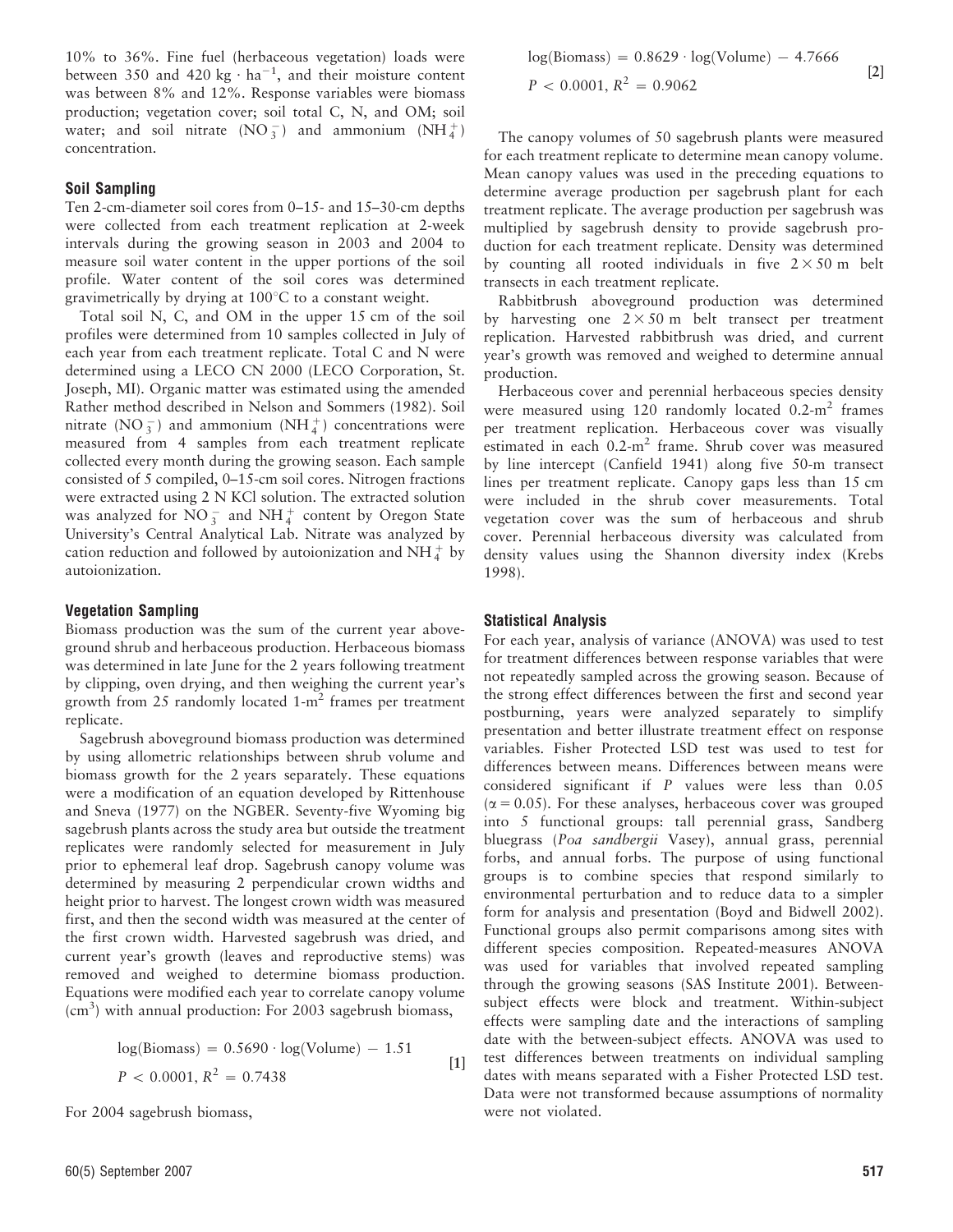### Soil

Nitrate and NH $_4^+$  concentrations in the upper 15 cm of the soil profile were greater in the burned than control treatment  $(P = 0.0014$  and 0.0019, respectively; Fig. 1). Date also had a significant effect on  $\overline{NO_3^-}$  and  $\overline{NH_4^+}$  concentrations  $(P < 0.0001)$ . The date  $\times$  treatment interaction was significant for NO<sub>3</sub> concentrations ( $P = 0.0361$ ). Soil OM, total soil C, and total soil N were not different between treatments in either year of the study  $(P > 0.05$ ; Table 1).

Soil water content in the 0–15-cm depth was generally greater in the control than the burned treatment and varied by date, and the interaction between date and treatment was significant ( $P < 0.0001$ ). Soil water content in the 15–30-cm depth was greater in the control than burned treatment and decreased in both treatments across the growing season  $(P = 0.0454$  and  $P < 0.0001$ , respectively). The interaction between date and treatment was also significant ( $P < 0.0001$ ). Most treatment differences occurred early in the growing season (April and May) of each year. Soil water content tended to be greater at both depths in the control compared to the burned treatment during this period (Figs. 2A and 2B).

#### Vegetation

Biomass Production. Aboveground biomass production (shrub and herbaceous) was greater in the control than the burned treatment in 2003 and 2004 ( $P = 0.0005$  and 0.0467, respectively; Fig. 3). The difference in biomass production between treatments was less in the second postburn year. Herbaceous vegetation production in the burned treatment was greater than in the control treatment in both years of the study  $(P = 0.0264$  and 0.0037, respectively). Tall tussock perennial bunchgrass production was greater in the burned than control treatments in 2003 and 2004 ( $P = 0.0096$  and 0.0153, respectively; Table 2). Sandberg bluegrass production was less and both annual forb and annual grass production were slightly greater in the burned than control in 2003  $(P < 0.05)$  but were not different between treatments in 2004  $(P > 0.05)$ . Rabbitbrush and perennial forb production did not vary between treatments in either postburning year  $(P > 0.05)$ .

**Cover and Diversity.** Total vegetation (Fig. 3) and sagebrush (Table 2) cover values were greater in the control than burned treatments in both years of the study  $(P < 0.05)$ . In the first postburn year, total herbaceous, rabbitbrush, and tall tussock perennial grass cover values were greater in the control than the burned treatment ( $P < 0.05$ ). By the second postburn year, herbaceous cover was greater in the burned than control treatments  $(P = 0.0326)$ , and tall tussock perennial grass and rabbitbrush cover did not vary by treatment  $(P > 0.05)$ . Sandberg bluegrass, annual grass, annual forb, and perennial forb cover did not differ between treatments in either year of the study ( $P > 0.05$ ). The Shannon diversity index (Krebs 1998) for the perennial vegetation was not different between the control and the burned treatment in either year of the study  $(P > 0.05; Fig. 4)$ .



**Figure 1.** Soil NO<sub>3</sub> and NH $_4^+$  concentrations (mean  $\pm$  standard error) in the upper 15 cm of the soil profile in burned and control treatments in 2003 and 2004. Different lowercase letters indicate differences between treatments on that date from Fisher's LSD tests ( $P < 0.05$ ).

### **DISCUSSION**

The greater total vegetation aboveground biomass production and cover in the control compared to the burned treatment suggest that burned sites did not attain their potential production. Harniss and Murray (1973) reported similar reductions in production when a mountain big sagebrush community was burned. Thirty years after burning, the unburned controls continued to produce more total aboveground biomass annually than burned treatments. This suggests that the reduction in vegetation production from burning Wyoming big sagebrush communities may be a long-term impact. The greater total vegetation cover and biomass production in the control supports our hypothesis that burning would reduce total vegetation production and cover.

In contrast to total vegetation production, herbaceous vegetation production was greater in the burned than control treatment the first year after prescribed burning and more than 2-fold greater the second year, suggesting a greater proportion of resources were available for herbaceous growth. Other authors have reported similar and contrasting herbaceous production responses to sagebrush removal. Similar to our results, Hedrick et al. (1966), Sneva (1972), Harniss and Murray (1973), and Uresk et al. (1976) reported 2- to 3-fold increase in herbaceous production after sagebrush removal. In contrast to our results,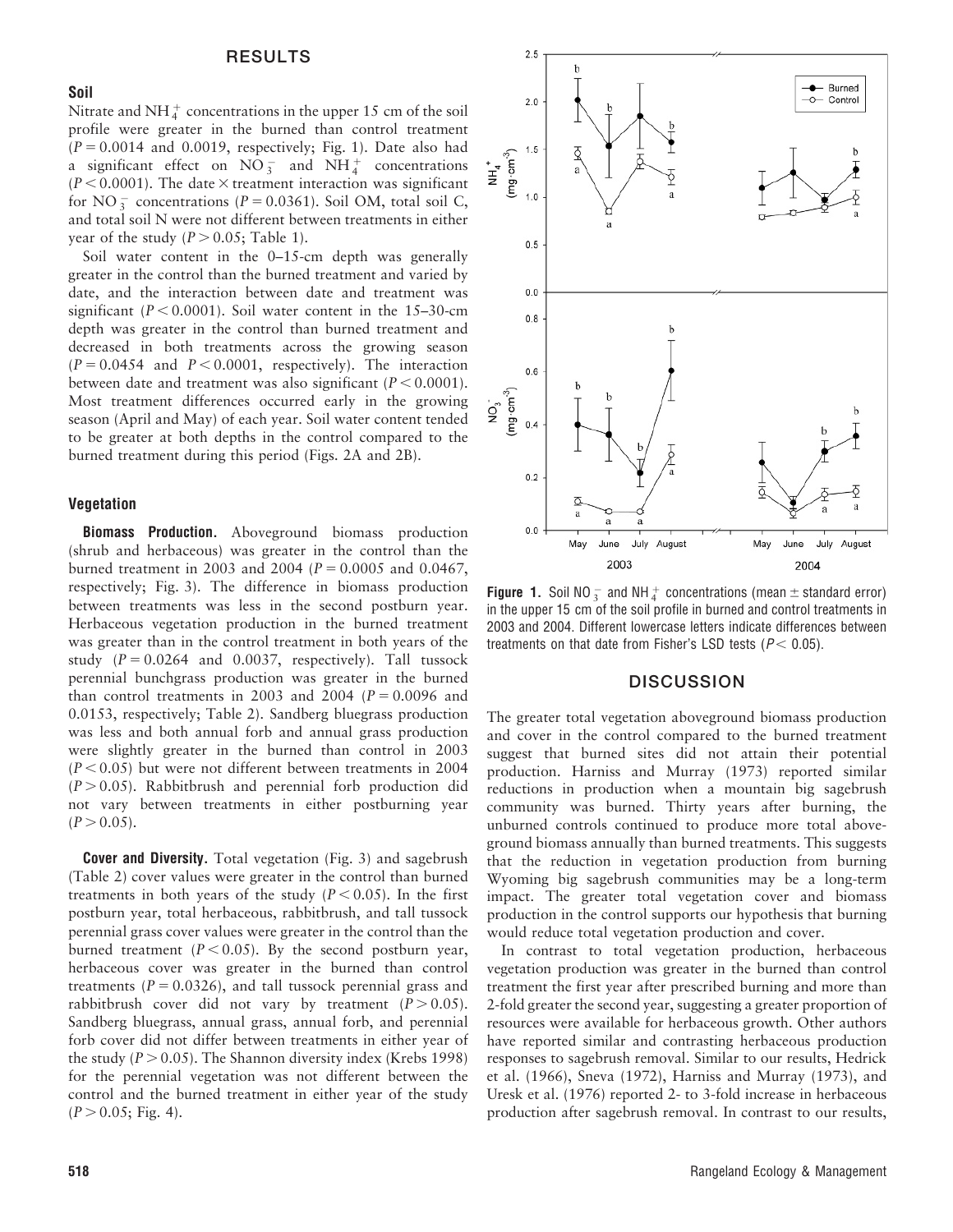Table 1. Soil organic matter (OM), total C, and total N (mean and standard error [SE]) in the upper 15 cm of the soil profile in burned and control treatments in 2003 and 2004.<sup>1</sup>

|                     |               | 2003 |      | 2004 |      |  |
|---------------------|---------------|------|------|------|------|--|
| Soil characteristic | Treatment     | Mean | SE   | Mean | SE   |  |
| OM (%)              | <b>Burned</b> | 1.3  | 0.1  | 1.3  | 0.1  |  |
|                     | Control       | 1.4  | 0.2  | 1.3  | 0.1  |  |
| Total $C(\%)$       | <b>Burned</b> | 0.9  | 0.1  | 0.8  | 0.1  |  |
|                     | Control       | 0.9  | 0.1  | 0.8  | 0.1  |  |
| Total N $(%)$       | <b>Burned</b> | 0.08 | 0.01 | 0.07 | 0.05 |  |
|                     | Control       | 0.09 | 0.01 | 0.07 | 0.01 |  |

<sup>1</sup>Different lowercase letters indicate difference between treatments in that year ( $P$  < 0.05). No significant differences were found.

Blaisdell (1953) at the Fremont County sites and Peek et al. (1979) reported no significant changes in herbaceous production after burning sagebrush communities. Conflicting reports of herbaceous response to burning of sagebrush communities may be attributed to differing burn severities, postfire weather, postfire disturbance, herbaceous species composition, and site characteristics. For example, Thurber's needlegrass is negatively impacted by fire (Wright and Klemmedson 1965; Uresk et al.



**Figure 2.** Soil water content (mean  $\pm$  standard error) in A, 0–15-cm and B, 15–30-cm depths. Different lowercase letters indicate differences in soil water content between treatments on that sampling date  $(P < 0.05)$ .



Figure 3. Total vegetation and herbaceous biomass production and cover (mean  $\pm$  standard error) in the burned and control treatments. Total Veg indicates total vegetation biomass production; Total Herb, total herbaceous biomass production. Different lowercase letters indicate differences between treatments in that year ( $P < 0.05$ ).

1976), while bluebunch wheatgrass frequency and basal area may remain unchanged (Peek et al. 1979), or its production may increase after fire (Uresk et al. 1976). With our fall prescribed burn, we observed that limited mortality (based on density counts) of perennial herbaceous vegetation and therefore herbaceous vegetation could respond rapidly to the release from interference/competition with sagebrush.

In our study, herbaceous cover was greater in the burned than control treatment by the second posttreatment year. West and Hassen (1985) reported a similar herbaceous cover response in a Wyoming big sagebrush community in Utah. However, much of their increase in herbaceous cover was cheatgrass, an exotic annual grass, while our increase in cover was from a combination of herbaceous functional groups with no clear major contributor. The lag in herbaceous cover in our burned treatment may be the result of a delayed growth response in herbaceous plants and/or due to residual herbaceous cover being consumed by the fire. Bates et al. (2000) reported a similar lag in herbaceous response to western juniper (Juniperus occidentalis Hook.) removal.

Lower soil water content in the upper portion of the soil, especially at the start of the growing season, in the burned compared to the control treatment suggests the loss of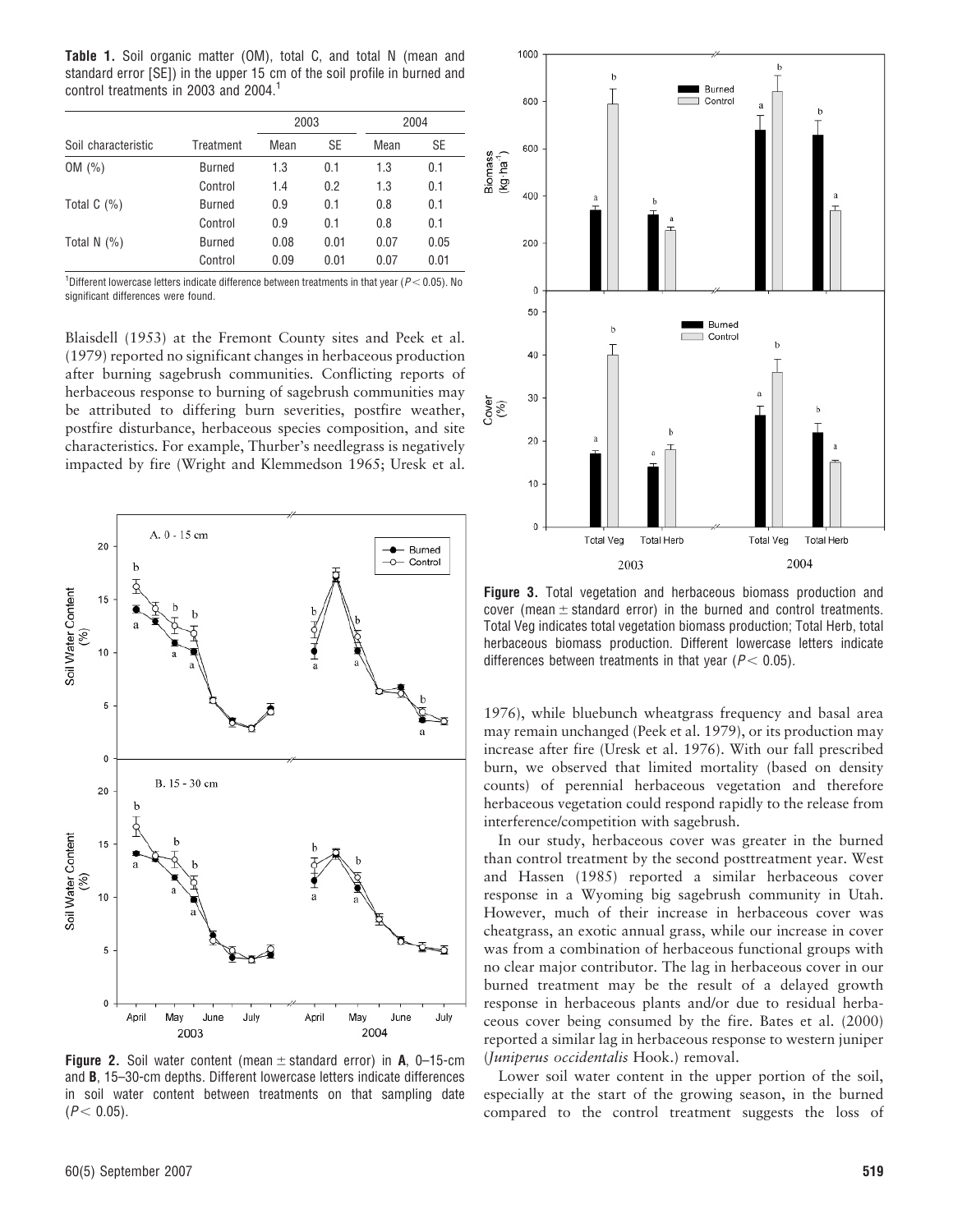Table 2. Vegetation biomass production and cover (mean and standard error [SE]) in the burned and control treatments in 2003 and 2004.

| Vegetation                   | Treatment     | <b>Biomass</b>                      |           |                                     |           | Cover            |           |                 |           |
|------------------------------|---------------|-------------------------------------|-----------|-------------------------------------|-----------|------------------|-----------|-----------------|-----------|
|                              |               | 2003 (kg $\cdot$ ha <sup>-1</sup> ) |           | 2004 (kg $\cdot$ ha <sup>-1</sup> ) |           | $2003$ (%)       |           | 2004 (%)        |           |
|                              |               | Mean                                | <b>SE</b> | Mean                                | <b>SE</b> | Mean             | <b>SE</b> | Mean            | <b>SE</b> |
| Tall tussock perennial grass | <b>Burned</b> | 146 b                               | 15        | 314 b                               | 33        | 5.0a             | 0.4       | 7.2             | 0.8       |
|                              | Control       | 107a                                | 13        | 148 a                               | 17        | 7.5 <sub>b</sub> | 0.8       | 6.0             | 0.8       |
| Sandberg bluegrass           | <b>Burned</b> | 35a                                 | 3.6       | 68                                  | 18        | 6.1              | 0.3       | 4.1             | 0.4       |
|                              | Control       | 76 b                                | 8.2       | 73                                  | 12        | 7.8              | 0.8       | 5.9             | 0.6       |
| Perennial forb               | <b>Burned</b> | 29                                  | 3.9       | 80                                  | 19        | 2.4              | 0.2       | 3.0             | 0.4       |
|                              | Control       | 21                                  | 4.0       | 53                                  | 9.0       | 2.3              | 0.3       | 2.1             | 0.1       |
| Annual grass                 | <b>Burned</b> | 0.89 <sub>b</sub>                   | 0.28      | 0.1                                 | 0.1       | 0.01             | 0.01      | 0.04            | 0.02      |
|                              | Control       | 0.03a                               | 0.3       | 0.3                                 | 0.2       | 0.01             | 0.01      | 0.01            | 0.00      |
| Annual forb                  | <b>Burned</b> | 110 <sub>b</sub>                    | 19        | 194                                 | 68        | 1.8              | 0.3       | 7.6             | 3.0       |
|                              | Control       | 40 a                                | 11        | 62                                  | 22        | 1.6              | 0.6       | 1.1             | 0.3       |
| Sagebrush                    | <b>Burned</b> | 0.0a                                | 0.0       | 0.0a                                | 0.0       | 0.0a             | 0.0       | 0.0a            | 0.0       |
|                              | Control       | 526 b                               | 60        | 487 b                               | 62        | 10 <sub>b</sub>  | 1.0       | 13 <sub>b</sub> | 1.6       |
| Rabbitbrush                  | <b>Burned</b> | 18                                  | 3.8       | 19                                  | 3.2       | 2.1a             | 0.3       | 3.0             | 0.7       |
|                              | Control       | 17                                  | 3.3       | 18                                  | 3.5       | 5.9 <sub>b</sub> | 0.7       | 5.5             | 1.2       |

<sup>1</sup>Different lowercase letters indicate differences between treatments in that year ( $P < 0.05$ ).

sagebrush reduced water capture or increased evapotranspiration. For example, Obrist et al. (2003) reported increased evapotranspiration following wildfire in big sagebrush communities. Similar to our results, Obrist et al. (2004) reported greater soil water content in a control than burned treatment in a big sagebrush community at the start of the growing season. However, because we did not measure water throughout the entire soil profile, we cannot indisputably conclude that water capture was less in the burn than control treatment. Contrary to our results, removal of western juniper (Bates et al. 2000), pinyon-juniper (Pinus edulis Engelm—Juniperus osterosperma [Torr.] Little; Gifford and Shaw 1973) and Gambel oak (Quercus gambelii Nutt.; Marquiss 1972) resulted in increased soil water content. These contradictions with our results may be due to differences in understory vegetation condition, site characteristics, water acquisition patterns, and/or interactions with other plant species. Wyoming big sagebrush is a much



**Figure 4.** Shannon diversity index for perennial vegetation (mean  $\pm$ standard error) in the burned and control treatments in 2003 and 2004.

smaller plant and generally occupies more arid sites than western juniper, pinyon-juniper, and Gambel oak and may account for the contradiction. Lower soil water content in the burned treatment was probably either due to decreased initial capture of precipitation (especially snow), increased evapotranspiration, or a combination of both. Hutchison (1965) reported that sagebrush communities had higher accumulations of snow than adjacent grasslands. Sturges (1977) reported that snow accumulations were reduced where mountain big sagebrush was removed, compared to where it remained until snow completely covered the sagebrush.

The burn, even with less soil water content at the start of the growing season, had greater herbaceous cover and production compared to the control, indicating that burning increased resource availability to herbaceous vegetation. Higher inorganic nitrogen concentrations in the burned treatment in both postburning years suggest that burning increased resource availability beyond annual consumption. However, the increase in resources from burning did not increase exotic annual grass cover and production and thus does not support our second hypothesis that prescribed burning would increase annual grass production and cover.

The potential excess resources in the burned treatment provide opportunities to establish/increase desired vegetation. Wirth and Pyke (2003) reported that seeding success of 3 perennial forbs was greater in a burned than unburned Wyoming big sagebrush community. The proportion of resources available to herbaceous vegetation increased with burning, and we measured primarily a perennial response to the excess resources. However, there was an increase in Alyssum L. sp., an introduced annual plant. Alyssum sp. does not appear to significantly hinder recovery of desirable herbaceous vegetation (Bates et al. 2005). Our results indicate that livestock forage can be increased by prescribed fall burning relatively intact, late seral Wyoming big sagebrush communities. However, the risk of weed invasion greatly increases with increased soil resource availability (Sheley et al. 1999a, 1999b; Davis et al. 2000;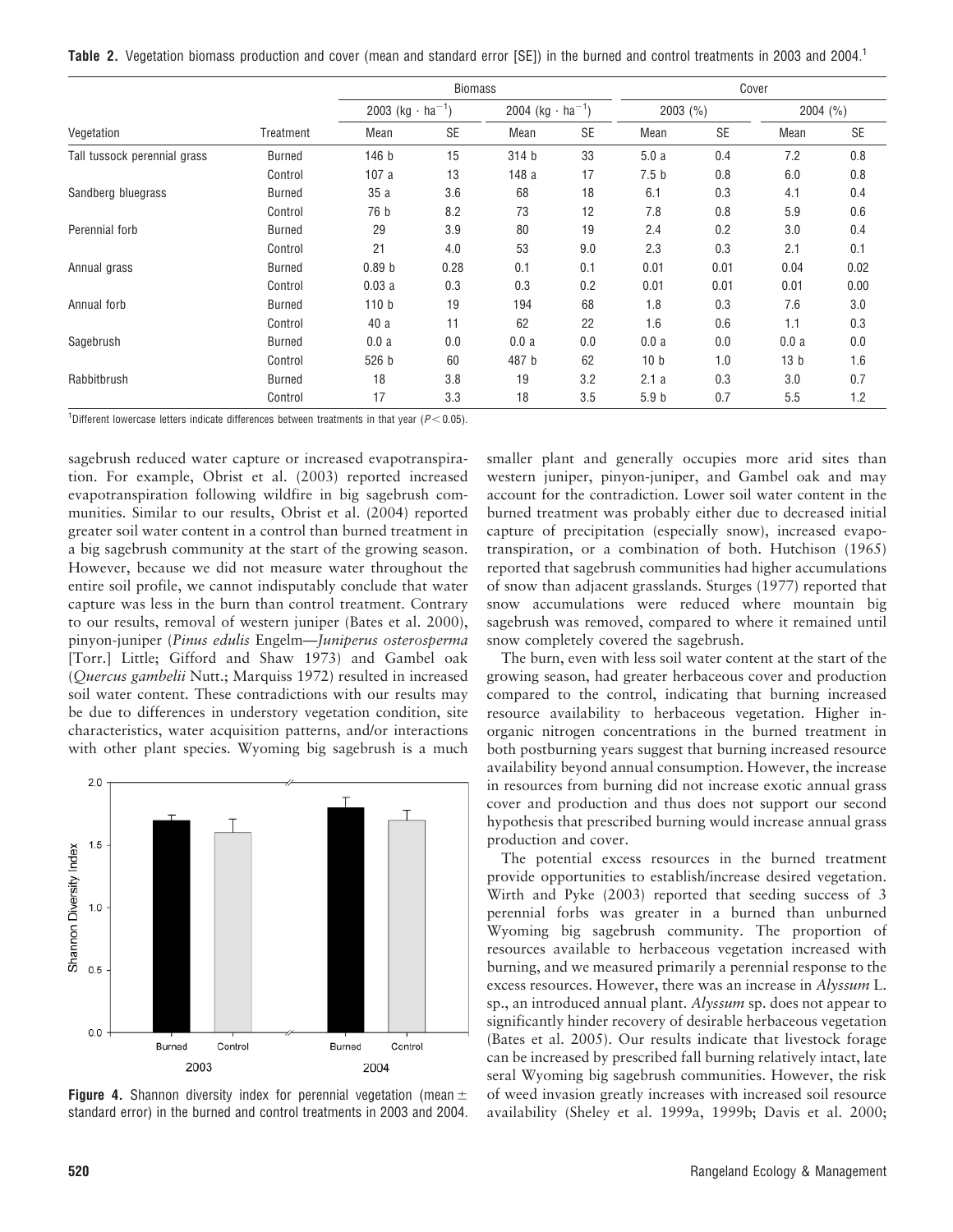Svejcar 2003). Similar to Humphrey (1984), we found no shortterm differences in herbaceous perennial vegetation diversity between the burned and control treatments and attributed it to limited plant mortality from the burn treatment. A high vegetation survival of the burn and rapid response by perennials, a limited source of noxious weed propagules, or combinations of these factors may have prevented noxious weed encroachment. Had there been a source of noxious weed propagules near the study site and/or increased herbaceous mortality, noxious weeds may have been more prominent.

# MANAGEMENT IMPLICATIONS

Our study is limited to short-term responses of removing sagebrush with prescribed fall burning on late seral Wyoming big sagebrush communities without a readily available source of noxious weed propagules and limited mortality of perennial herbaceous vegetation. Our results elucidate some of the potential impacts of removing sagebrush from plant communities and the need for long-term studies of vegetation production and cover following Wyoming big sagebrush removal with burning. We found that the herbaceous component of late seral Wyoming big sagebrush plant communities can be capable of withstanding disturbance including an occasional prescribed burn. How specific this response is to prescribed burn and site characteristics needs further investigation. Our results imply that fall prescribed burning can be used in some instances in relatively intact, late seral Wyoming big sagebrush communities to increase herbaceous forage and alter wildlife habitat without increasing introduced annual grasses in the first 2 years postburn. However, long-term evaluation is needed to better understand the potential risks and benefits of prescribed burning Wyoming big sagebrush communities. Furthermore, evaluation of prescribed burning Wyoming big sagebrush communities in varying pre- and postclimatic years and across more sites is needed to develop more comprehensive management suggestions. Prescribed burning Wyoming big sagebrush communities should be undertaken with caution because of the threat of exotic annual grasses, the increase in the introduced Alyssum sp., and the importance of sagebrush to many wildlife species.

# ACKNOWLEDGMENTS

We would like to thank the summer rangeland technicians for their help with data collection. We are also grateful to Dustin Johnson and Rob Sharp for their contributions to data collection. We would also like to thank David Ganskopp and Mitch Willis for reviewing this manuscript.

### LITERATURE CITED

- AKINSOJI, A. 1988. Postfire vegetation dynamics in a sagebrush steppe in southeastern Idaho, USA. Vegetatio 78:151–155.
- BATES, J. D., R. F. MILLER, AND T. J. SVEJCAR. 2000. Understory dynamics in cut and uncut western juniper woodlands. Journal of Range Management 53:119–126.
- BATES, J., T. SVEJCAR, AND R. MILLER. 2005. Long-term succession following western juniper cutting. Range Ecology and Management 58:533-541.
- BLAISDELL, J. P. 1953. Ecological effects of planned burning sagebrush-grass range on the Upper Snake River Plains. Washington, DC: US Department of Agriculture, Technical Bulletin 1075. 34 p.
- BLANK, R. R., F. ALLEN, AND J. A. YOUNG. 1994. Extractable anions in soils following wildfire in a sagebrush-grass community. Soil Science Society of America Journal 58:564–570.
- Boyd, C. H., AND T. G. BIDWELL. 2002. Effects of prescribed fire on shinnery oak plant communities in western Oklahoma. Restoration Ecology 10:324–333.
- CANFIELD, R. H. 1941. Application of the line interception methods in sampling range vegetation. Journal of Forestry 39:388–394.
- DAVIES, K. W., J. D. BATES, AND R. F. MILLER. 2006. Vegetation characteristics across part of the Wyoming big sagebrush alliance. Rangeland Ecology and Management 59:567–575.
- DAVIS, M. A., J. P. GRIME, AND K. THOMASON. 2000. Fluctuating resources in plant communities: a general theory of invisibility. Journal of Ecology 88:528–534.
- GIFFORD, G. F., AND C. B. SHAW. 1973. Soil moisture patterns on two chained pinyonjuniper sites in Utah. Journal of Range Management 26:436-440.
- HARNISS, R. O., AND R. B. MURRAY. 1973. 30 years of vegetal change following burning of sagebrush-grass range. Journal of Range Management 26:322–325.
- HEDRICK, D. W., D. N. HYDER, F. A. SNEVA, AND C. E. POULTON. 1966. Ecological response of sagebrush-grass range in eastern Oregon to mechanical and chemical removal of Artemisia. Ecology 47:432–439.
- HUMPHREY, L. D. 1984. Patterns and mechanisms of plant succession after fire on Artemisia-grass sites in southeastern Idaho. Vegetatio 57:91–101.
- HUTCHISON, B. A. 1965. Snow accumulation and disappearance influenced by big sagebrush. Washington, DC: US Department of Agriculture Forest Service Research Note RM-46. 7 p.
- KREBS, C. J. 1998. Ecological methodology. 2nd ed. Menlo Park, CA: Benjamin Cummings. 624 p.
- KÜCHLER, A. W. 1970. Potential natural vegetation. In: A. C. Gerlach [ED.]. The national atlas of U.S.A. Washington, DC: US Government Printing Office. p. 90–91.
- LENTZ, R. D., AND G. H. SIMONSON. 1986. A detailed soils inventory and associated vegetation of Squaw Butte Range Experiment Station. Corvallis, OR: Oregon State University. Oregon Agricultural Experiment Station Special Report 760. 184 p.
- MARQUISS, R. W. 1972. Soil moisture, forage, and beef production benefits from Gambel oak control in southwestern Colorado. Journal of Range Management 25:146–150.
- MILLER, R. F., AND L. E. EDDLEMAN. 2000. Spatial and temporal changes of sagegrouse habitat in the sagebrush biome. Corvallis, OR: Oregon State University, Oregon Agricultural Experiment Station Technical Bulletin 151. 35 p.
- MILLER, R. F., T. J. SVEJCAR, AND N. E. WEST. 1994. Implications of livestock grazing in the Intermountain sagebrush region: plant composition. In: Ecological implications of livestock herbivory in the West. Denver, CO: Society of Range Management. p. 101–146.
- NELSON, D. W., AND L. E. SOMMERS. 1982. Total carbon, organic carbon, and organic matter. In: Page, A. L., R. H. Miller, and D. R. Keeney [EDS.]. Methods of soil analysis. Part 2. Chemical and microbial properties. 2nd ed. Madison, WI: American Society of Agronomy and Soil Science Society of America. p. 539–579.
- OBRIST, D., E. H. DELUCIA, AND J. A. ARNONE, III. 2003. Consequences of wildfire on ecosystem  $CO<sub>2</sub>$  and water vapor fluxes in the Great Basin. Global Change Biology 9:563–574.
- OBRIST, D., D. YAKIR, AND J. A. ARNONE, III. 2004. Temporal and spatial patterns of soil water following wildfire-induced changes in plant communities in the Great Basin in Nevada, USA. Plant and Soil 262:1–12.
- PEEK, J. M., R. A. RIGGS, AND J. L. LAUER. 1979. Evaluation of fall burning on bighorn sheep winter range. Journal of Range Management 32:430–432.
- PYLE, W. H., AND J. A. CRAWFORD. 1996. Availability of foods of sage grouse chicks following prescribed fire in sagebrush-bitterbrush. Journal of Range Management 49:320–324.
- RITTENHOUSE, L. R., AND F. A. SNEVA. 1977. A technique for estimating big sagebrush production. Journal of Range Management 30:68–70.